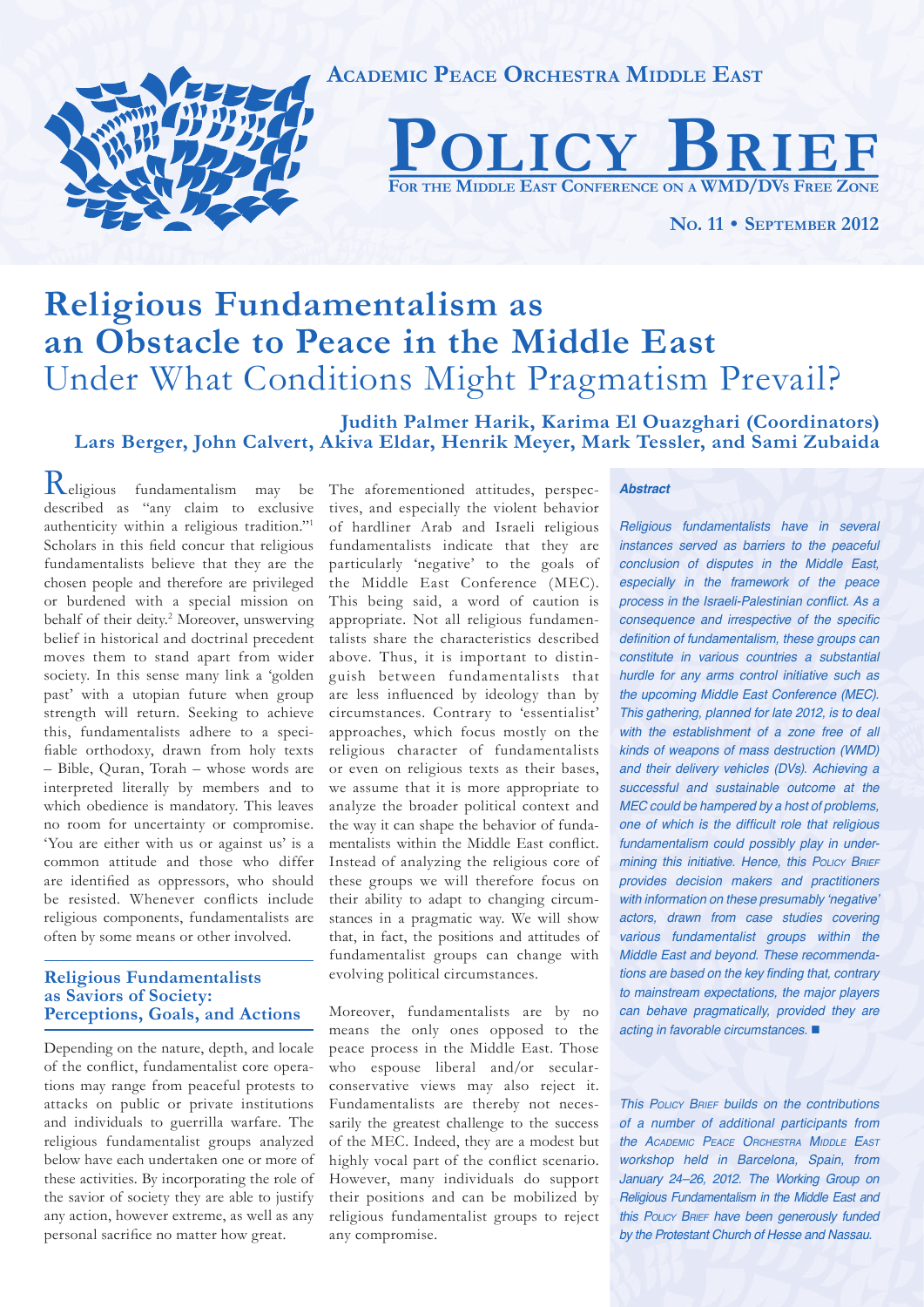#### *Religion and Militancy among Muslim Arabs*

|                                                  |                          | <b>Percent agreeing</b><br>that U.S. interfe-<br>rence in the region<br>justifies armed<br>operations | <b>Percent disagreeing</b><br>that despite negative<br><b>U.S. foreign policy</b><br>most Americans are<br>good people |
|--------------------------------------------------|--------------------------|-------------------------------------------------------------------------------------------------------|------------------------------------------------------------------------------------------------------------------------|
| <b>Personal</b><br><b>Religiosity</b>            | <b>Less Religious</b>    | 59                                                                                                    | 41                                                                                                                     |
|                                                  | <b>More Religious</b>    | 57                                                                                                    | 45                                                                                                                     |
| <b>Support for</b><br><b>Political Islam</b>     | <b>Less Supportive</b>   | 52                                                                                                    | 26                                                                                                                     |
|                                                  | <b>More Supportive</b>   | 61                                                                                                    | 47                                                                                                                     |
| <b>Interpretation of</b><br><b>Islamic Codes</b> | <b>Less Conservative</b> | 49                                                                                                    | 22                                                                                                                     |
|                                                  | <b>More Conservative</b> | 60                                                                                                    | 46                                                                                                                     |

The corresponding figures can be found under: http://www.arabbarometer.org/.

#### **Some Survey Findings about Religion and Militancy among Muslim Arabs**

The results of the most recent Arab Barometer analyzed, amongst other things, the degree to which particular religious orientations help to shape individuals' views about the U.S. and the West by measuring personal religiosity, the level of liberalism-conservatism in Islamic interpretation, and attitudes towards political Islam.3 An analysis of the degree to which each of these three religious orientations influences attitudes on militancy found that greater personal religiosity is not associated with greater militancy or stronger negative attitudes towards the West. By contrast, both, greater conservatism in Islamic interpretation and greater support for political Islam, are associated with greater militancy. Although multivariate analysis was employed and each relationship is statistically independent of the others, the findings only suggest but do not prove that the relationships involve causal connections. The accompanying bivariate table (see above) illustrates the character of these relationships.

The general patterns may not apply in each country. However, the Arab Barometer data suggests that religion and religiosity do not predispose Muslim Arabs towards greater militancy but that more specific orientations associated with Islam do increase the likelihood of holding more negative and militant attitudes towards the U.S. and the West. Future surveys will measure continuity and change in

religious orientations. The known correlates of these orientations may be used to project the future trends in militancy and attitudes towards the West.

## **Structure and Outline of this POLICY BRIEF**

Drawing insights from the evolution and operations of these actors, this POLICY BRIEF investigates which attitudes fundamentalist groups are likely to hold in view of the Middle East Conference. The guiding questions are as follows:

- What are the ideology, constituency, and goals of the respective fundamentalist group?
- How influential are these groups within their society as well as abroad and how has this changed over time?
- Do they act as spoilers to the Middle East peace process and are they likely to do so for the Middle East Conference?

The selected fundamentalist groups are Israeli settlers, Palestine's Hamas, Lebanon's Hezbollah, the Egyptian Muslim Brotherhood, the Jordanian Islamic Action Front, the government of the Islamic Republic of Iran, and American Christian Zionists. These actors were chosen because they all use their influence to directly affect the outcomes of issues involved in the Middle East conflict. All of these are analyzed also with regard to the strategies, tactics, and activities chosen to

*»Religion and religiosity do*  not predispose Muslim Arabs *towards greater militanc*y.*«*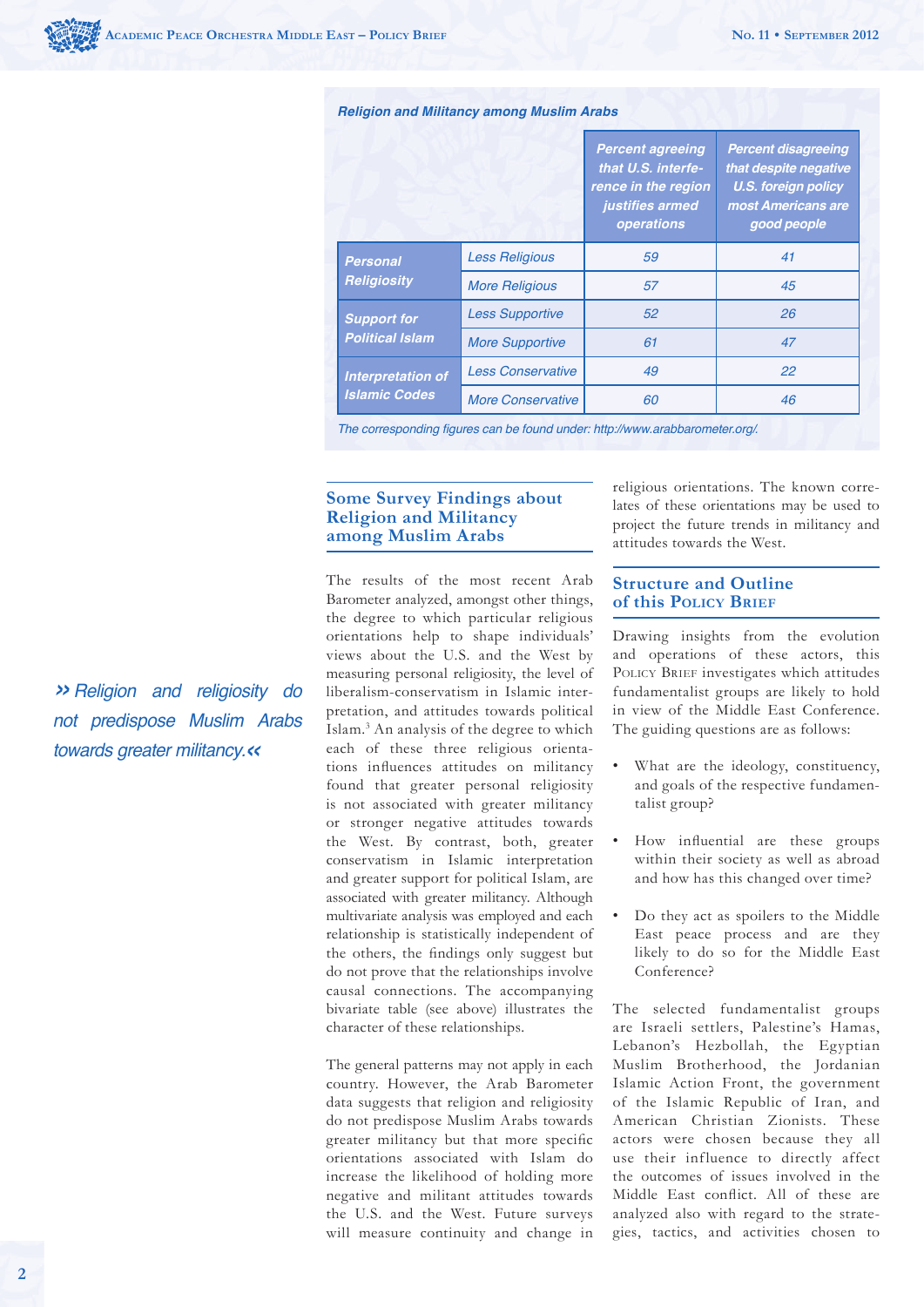

advance their goals. Several propositions are drawn from the cases presented, regarding the potential capacity of the respective fundamentalist groups to adopt pragmatic and accommodative positions towards negotiation when their interests are involved. Recommendations are lastly made for actions to aid the modification of the rigid positions of these actors and to encourage compromise solutions.

## **A View of Jewish Fundamentalism: The Secular-Liberal Alliance**

Generally, the term 'Israeli-Palestinian conflict' is associated with the territorial issues of the West Bank, Gaza, and East Jerusalem, rather than with Israel's right to exist. As a result, Jewish-Israeli fundamentalism has been preoccupied with the settlements built on lands Israel occupied in the 1967 War, their inhabitants, and their political and religious claims. The claim to the entire 'Holy Land' due to religious, historical, and emotional attachment has been attributed only to orthodox Jews (and Christian Zionists). Yet, secular Israeli leaders frame their political discourse using religious fundamentalist rhetoric.

#### **Israel's Split Personality?**

By any definition of Jewish orthodoxy, Prime Minister Benjamin Netanyahu is a secular Israeli and a leader of a political party that is committed to democratic values and procedures, including the separation between state and religion. Yet, his speech at the UN General Assembly in late September 2011 exhibited typical fundamentalist rhetoric such as allusions to the Jewish people's history of continuous presence on the land. The implication was that it should never be ceded to others.

This indicates that in Israel, ironically, the leading secular officials support and even admire the settlers. The speech was actually applauded by mainstream politicians and increased the Prime Minister's approval rating. More dramatically, there was no public indignation over this speech by average secular, pragmatic Israelis.

#### **Fundamentalist Groups: Alliances, Actions, and Support**

The ideological settlers' movement, Gush Emunim, emerged from the ashes of the 1973 Yom Kippur War. The Likud Party developed four years after the war also as a result of public repulsion against the Labor Party's corruption. The strategic blunder that allowed this was attributed to the secular escapist attitude of the Israeli Labor left-wing governments. The national Zionist camp knew how and when to make the best out of the national crisis. They offered the confused and bitter Israelis a new challenge – an attractive alternative to the desire to normalize life in Israel.

In addition to the alliance with the secular right-wing Zionists, the 'classical' fundamentalist (Zionist orthodox rightwing) community has consolidated close relations with two other constituencies: the non- and even anti-Zionist ultraorthodox community, and the secular, non-ideological settlers. Both of these groups moved to the occupied territories in order to improve their quality of life. Many of them adopted a right-wing ideological position in order to justify their move.

The common ground for these groups is their interest in staying in their homes, expanding their communities, and keeping the special federal and municipal benefits that all Israeli governments (except Yitzhak Rabin's) have been offering them. In order to sustain these interests, the settlers have to make sure that the Palestinian occupied territories will never turn into a Palestinian State.

#### **Palestinians as Allies? Militancy Aids Jewish Fundamentalist Outreach**

The suicide/martyrdom attacks on Israeli civilians were started by the Islamic Jihad after the PLO had signed the Oslo Agreements. Hamas followed as a result of the 1994 massacre by a Jewish settler in Hebron, while Fatah militants did so after the liquidation of their colleague, Read Karmi, by the Israeli army in January 2002. Moreover, the series of rocket attacks from Gaza after the Israeli withdrawal in 2005 also played into the hands of the settlers' coalition. The reconciliation discourse gave way to a national, basically fundamentalist discourse. Since then, the settlers have enhanced their penetration of the political, military, and judicial establishments, as well as the media. Having gained power, in pursuit of their national and religious values, they began to amend laws, which were in the way of turning Israel into a more 'Jewish' state

*»In Israel, ironically, the lead*ing secular officials support and *even admire the settlers*.*«*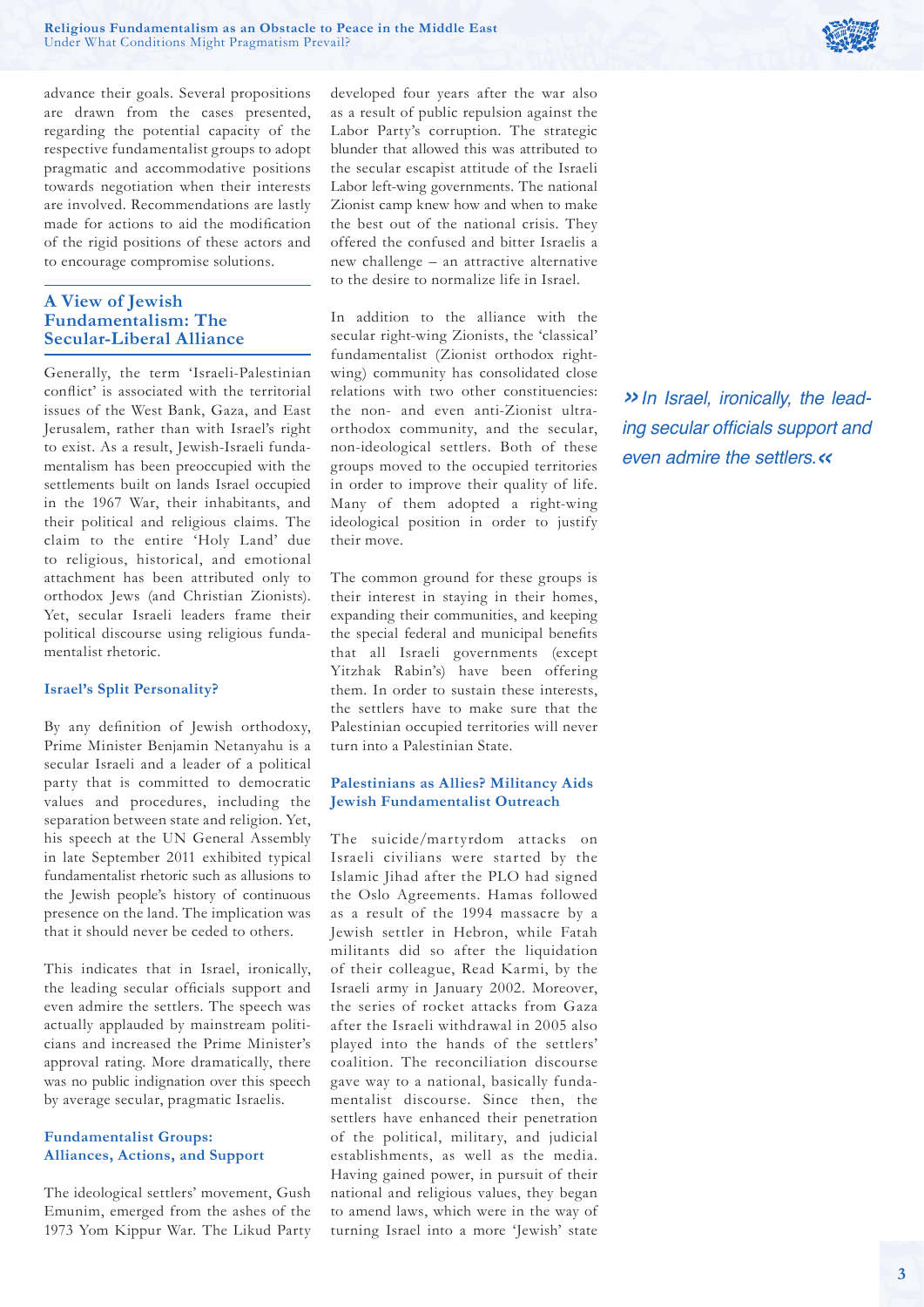*Judith Palmer Harik is a political analyst and President of Matn*  University, Beirut. She holds an MA and a PhD *from the University of* 



*Iowa and was professor of comparative*  politics at the American University of Beirut from 1981 until 2003. She has studied Lebanon's Hezbollah movement since its *emergence in the early 1980s and is the*  author of "Hezbollah – the Changing Face of Terrorism."

*Karima El Ouazghari* is Research Associate at *the Peace Research Institute Frankfurt (PRIF) and PhD Student at*  Goethe University, Frank-



furt. She holds a degree in Political Science and German Language and Literature. Her current research project is entitled: *"Islamic opposition movements and the*  state: The case of Jordan and Tunisia." Her expertise includes the African *Union, Islamic opposition movements*  in Arab countries, and Political Islam.

**Lars Berger** *is a Senior Lecturer in Politics and*  Contemporary History of *the Middle East at the*  University of Salford/Manchester, United Kingdom.



He was an APSA Congressional Fellow in Washington, D.C. in 2002-03. His research *interest focuses on Islamism, Islamist*  terrorism, foreign policy of Arab countries, U.S. foreign policy, democracy and human rights in the Arab world as well as on images *of the West and Western policies in the*  Arab public debate.

*John Calvert* is Associate Professor of History *at Creigthon University,*  Omaha. He studies so*cial protest and political resistance movements in* 



the modern Middle East. He is especially *interested in the ways by which opposition groups and individuals employ symbols, doctrines, and vocabularies derived from*  the Islamic heritage. His research focuses *on the Muslim Brotherhood, jihadi organizations and ideologies, and the intersection*  between Islamism and nationalism.

(according to their interpretation) and a less democratic one.

As long as they are not faced with local and/or external pressure, there seems to be very little potential to contain Jewish fundamentalists besides a regime change. Yet, polls demonstrate that the majority of the Israelis are content with the current government. The only hope might be that a second-term Obama administration will place the conflict at the top of its agenda.

# **Hamas: Tamed?**

Among the potential fundamentalist spoilers for progress in Middle Eastern peace, Hamas is probably at the same time the most infamous and the most sedated actor. After decades of suicide/martyrdom attacks, continued rocket fire on Israeli territory, and uncompromising rhetoric, militant action on the ground has been very limited over the past seven years. While many fail to recognize this development, it might be taken as a prime example for the ability and willingness of fundamentalist religious groups to cope with changing political environments and requirements.

The origins of the Islamic Resistance Movement Hamas are located outside of the Palestinian Territories. They can be traced back to the founding of the Muslim Brotherhood in Egypt in 1928. With Jerusalem being a holy site for Muslims, the movement led by Hassan Al-Banna dedicated time and energy to the British mandated territory of Palestine early on.4 As in Egypt itself, the Muslim Brotherhood managed after 1948 to establish a system of education and social welfare through a dense network of mosques, schools, and hospitals. The declared goal was to change Palestinian society by establishing an 'Islamic system.'

While the Muslim Brotherhood in Egypt maintained this strategy and mostly refrained from armed struggle, the Palestinian branch developed in a different direction. When in 1987 the first Intifada started, the leadership of the Palestinian Muslim Brotherhood convened to discuss how to deal with the new situation. In order not to miss out on a unique opportunity to gain public support, it was agreed to participate in the struggle. At the same time, in order not to damage what had been built over years by a potentially

failing uprising, it was decided to participate under a different name. In late 1987, Hamas was founded and presented itself to the Palestinian public by leaflets and the charter as the "Palestinian Branch of the Muslim Brotherhood."<sup>5</sup>

Over the following years, Hamas became a synonym for armed violence in the eyes of many, first and foremost through suicide/martyrdom bombings. Of course, those who supported Hamas considered such attacks a legitimate means of confronting a superior power. Especially during the second Intifada (from 2000 until 2005), these tactics enabled Hamas to both obstruct the peace process and gain popular support as the only resistance movement perceived to be effective.

The growing support for Hamas was one of the factors that led to a significant change within the movement. In the run-up to the parliamentary elections in 2006 and after intense internal debates, the Hamas leadership decided to participate in the elections for the Palestinian Legislative Council. With Gaza having been its stronghold already, Hamas used the Israeli unilateral disengagement, in the summer of 2005, as ultimate proof that their 'rejection' policy was more effective than the PLO negotiations approach. As a result, Hamas later on won the elections in a landslide victory. The political ramifications, however, go well beyond the gain in political support: By taking part in the elections Hamas effectively recognized a system it claimed to fight.

The electoral program of Hamas' 'List for Reform and Change' mostly refrained from religious references and focused on political challenges inside the Palestinian society. Israel only played a marginal role in this document. According to leading Hamas representatives, the 2005 platform remains their valid political program until today.

The huge differences to the uncompromising charter led observers to different conclusions. Many – including Israel, the U.S., and the EU – referred to the continued firing of self-made rockets from Gaza to point out that a change of Hamas was mere camouflage. Others came to the conclusion that Hamas had taken the path of many other resistance movements and had undergone the transformation from an armed resistance group to a political party.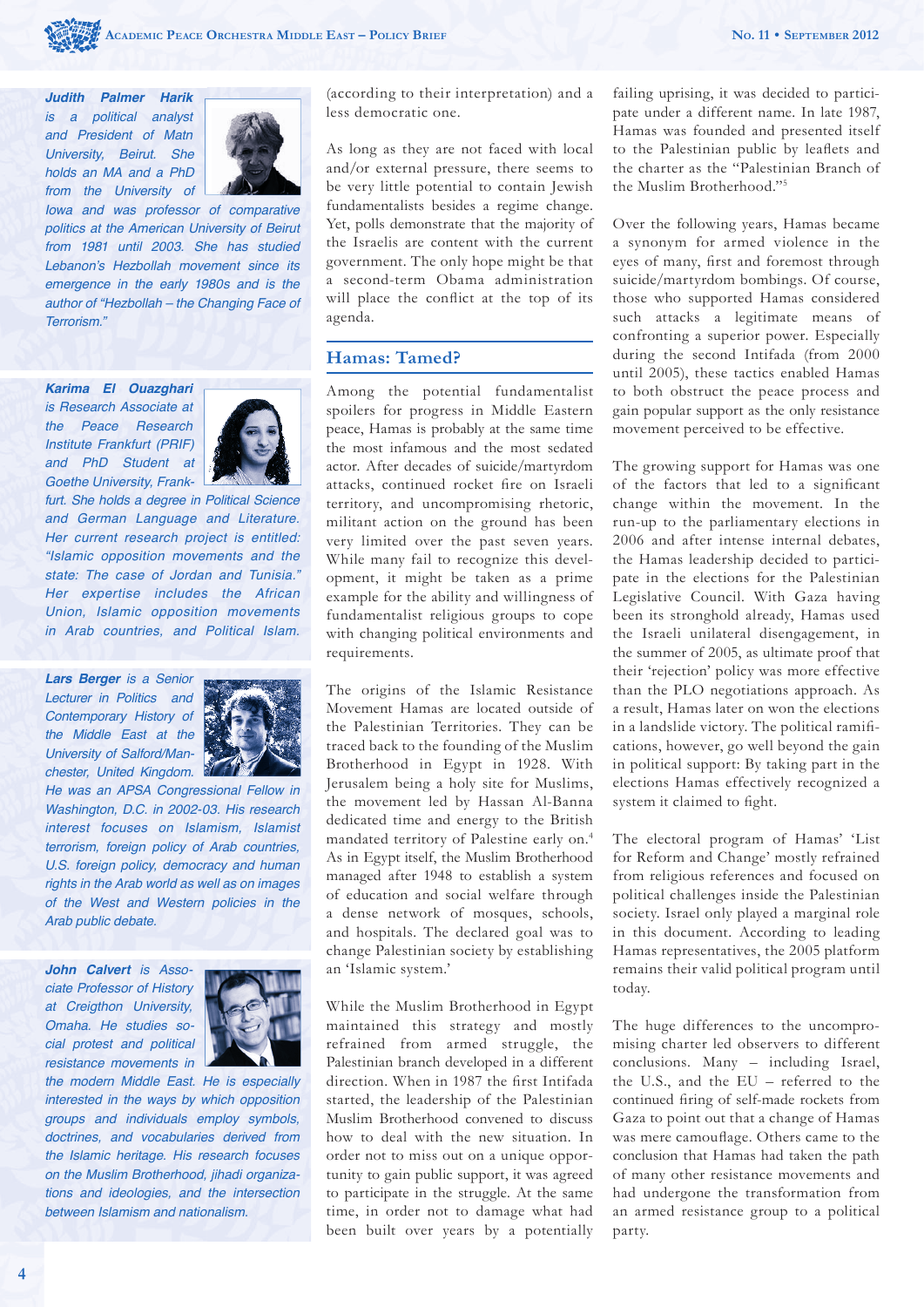Both observations are, to a certain extent, true. This tightrope walk remains the main characteristic of Hamas and has become even more relevant since the organization seized power in the Gaza Strip in the tumultuous events of summer 2007. Ever since, Hamas has had to cope with a selfinflicted threefold identity: as a political party, it had won democratic elections. As an armed movement that still receives a considerable share of its funding from Iran, it had taken over power. As an administrative entity, it had taken over responsibility for more than 1.5 million people living in Gaza under harsh conditions. This complexity shapes the political alignment of Hamas until today.

The political focus of the organization after 2007 has been on two areas: consolidation and recognition. On the one hand, Hamas tries to establish a functioning administration in Gaza. On the other hand, representatives of Hamas struggle to get the world to recognize Hamas as a 'normal' political party which can – and must – be part of any future political settlement. Efforts to religiously reform Palestinian society and to fight Israel have become secondary at best. On the contrary: Hamas officials do not cease to repeat the official position of the movement. Mantra-like, it is proclaimed that the 'minimal demand' of Hamas is the establishment of an independent Palestinian state within the borders of 1967 with East Jerusalem as its capital, together with a 'just solution' for the Palestinian refugees. With these demands being fulfilled, Hamas would, according to Khaled Meshal, head of the organization's political bureau, sign a long-term truce with Israel. This position – which effectively accepts the two-state solution – has been upheld for several years now, despite huge internal pressure and the Gaza War of 2008/2009.

With the power gain of the Muslim Brotherhood in Egypt, Hamas' situation is today more comfortable than a few years ago. This actor is unlikely to give up the option of armed resistance without substantial concessions in return. Keeping in mind that the movement remains one of the most important spoilers for any Middle Eastern peace effort, the willingness of Israel and its allies to grant some concessions would thus present a huge opportunity not only to advance the stagnating peace process, but also to limit Iran's role in the equation.

## **Religious Fundamentalism with Nationalist Goals: The Case of Hezbollah**

Among the motivations that inspire religious fundamentalists' beliefs and drive their actions, the category of 'nationalist' fits the case of Hezbollah (the Party of God), the powerful Shiite political actor with a growing arsenal of sophisticated missiles. This group, while pursuing an essentially secular political mission (for instance the elimination of foreign occupation from national territory), however frames its mission as an obligation required by the dictates of religious orthodoxy.

#### **Origins of Hezbollah and Its Goals**

Hezbollah emerged in the early 1980s as a result of Shiite clerics and lay people who considered Jihad, in the military sense, against Israeli occupation of a strip of southern Lebanese territory, a mission of political and religious obligation. As a result of Iran's desire to export the Islamic Revolution, the Lebanese actors were provided with military training, organization, and material. Syria, an ally of Iran, welcomed a force which would replace Palestinian fighters who had been evacuated after the Israeli invasion of 1982 and would insure that weapons coming from Iran reached Hezbollah. It would be up to Hezbollah to cement the local political support necessary to safeguard the fighting-wing from domestic and foreign efforts to erase it.

## **Religious Fundamentalism and Its Role in Mobilizing Shiite Support for the Resistance**

Hezbollah's constituency is basically Shiite and its religious leaders and local officials have mobilized support by creating an Islamic environment in the areas politically dominated by the organization. Religious commemorations, celebrations of Hezbollah military activities, the establishment of seminaries (Hausas) and mosques are some of the avenues through which this is facilitated. A network of charitable Islamic institutions, provision of extensive social and public services as well as the promotion of Islamic values and practices through its television channel Al-Manar (The Beacon) are also very important.<sup>6</sup>

*Akiva Eldar is the Chief Political Columnist and an*  Editorial Writer for Haaretz. *Between 1993 and 1996,*  he served as the Haaretz U.S. Bureau Chief and



Washington correspondent. Prior to this, Mr. *Eldar spent ten years as the diplomatic corre*spondent for Haaretz, as well as its municipal correspondent for Jerusalem from 1978 to 1983. Before joining Haaretz, Mr. Eldar was a reporter *and editor for Israel Radio and spent two years as spokesperson for former Mayor of Jerusalem,*  Teddy Kollek. Additionally, he is the author of several books on Israel and the Middle East.

*Henrik Meyer is a researcher at the depart*ment for Global Policy *and Development at the Friedrich-Ebert-Stiftung*  (FES). He is in charge



of the subject area 'disarmament and concepts of progressive foreign policy.' From *2008 to 2011 he has been a research asso*ciate at the FES office in East Jerusalem, *where he was responsible for the cooperation with political parties, trade unions,*  and think tanks. In 2009, his book "Hamas and Hezbollah: An Analysis of their Political Thinking" was published (in German).

*Mark Tessler* is Samuel J. *Eldersveld Collegiate Professor of Political Science at the University of*  Michigan. He is also Vice *Provost for International* 



Affairs. Dr. Tessler specializes in Comparative Politics and Middle East Studies. He has studied and/or conducted field research in Tunisia. *Israel, Morocco, Egypt, and Palestine (West*  Bank and Gaza). He is one of the very few American scholars to have attended university and lived for extended periods in both the Arab world and Israel. He has also spent several years teaching and consulting in sub-Saharan Africa.

*Sami Zubaida is Emeritus Professor of Politics and Sociology at the University*  of London's Birkbeck *College, and Research*  Associate at the Middle



*East Institute of the School of Oriental and*  African Studies, London. He has held visiting positions in Cairo, Istanbul, Aix-en-Provence, *Berkeley, Paris, and was most recently*  Visiting Global Professor at the New York University Law School. Dr. Zubaida's research *and writing span religion, culture, law, and politics in the Middle East – with particular*  regard to Egypt, Iran, Iraq, and Turkey.

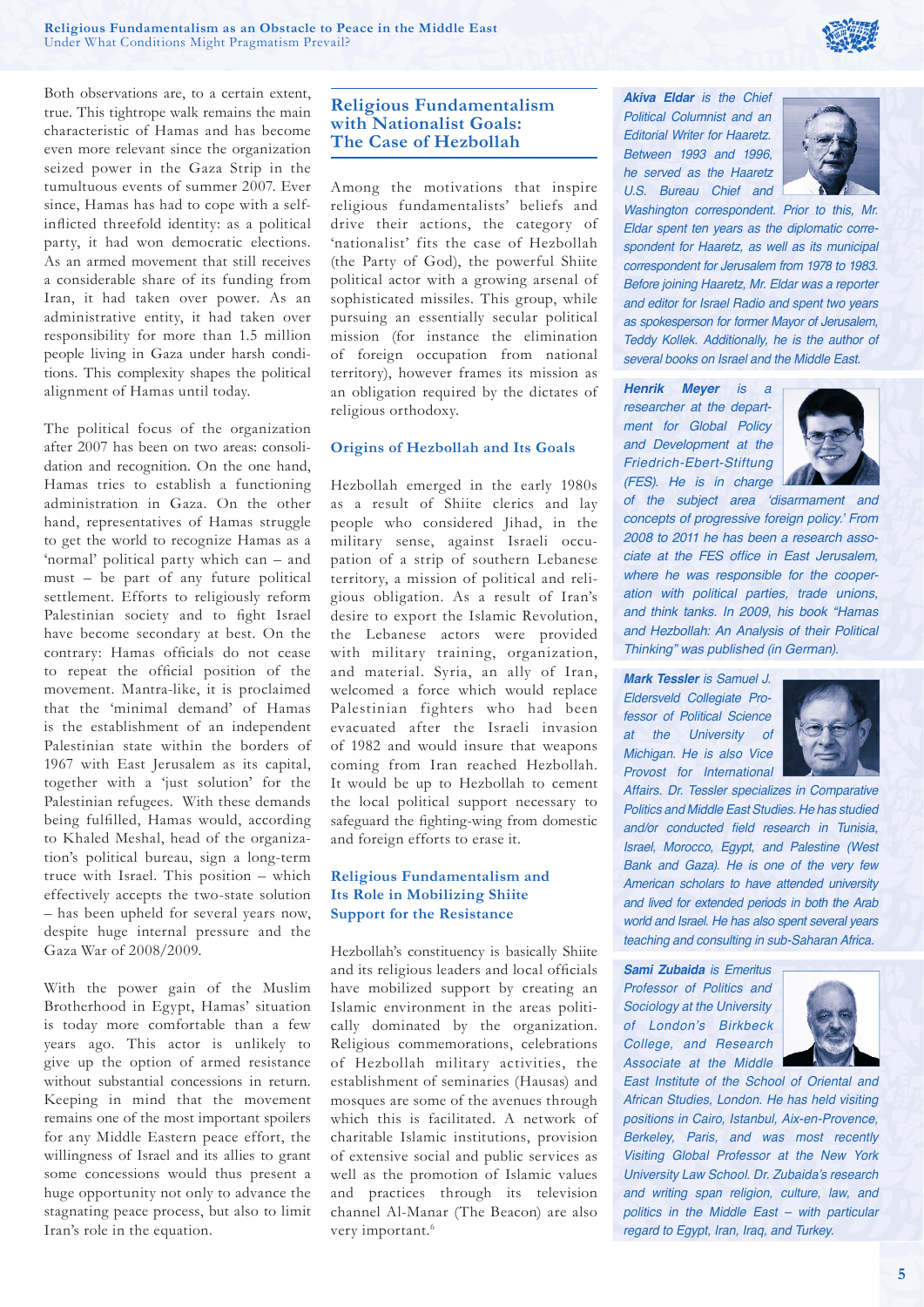*»*A resumption of land-for*peace talks is the most promising means of sidelining*  Hezbollah and should be *encouraged by those who are interested in such an outcome*.*«*

The charismatic leader Hassan Nasrallah further plays a key role in mobilizing recruits and securing donations by references to Israelis as 'usurpers of Muslim lands' and his reminders of the blessings of martyrdom.

#### **Efforts to Rally the Broader Lebanese Society Behind the Resistance**

Through the above strategies and its military feats against the Israelis, Hezbollah has gathered the political support necessary to win elections. In so doing, it has become a mainstream political party, promoting its struggle as a Lebanese national resistance as well as an Islamic resistance against Israel. The support of other Lebanese sects, political parties, and regional and international groups was thereby gained.

On the other hand, Hezbollah's military resistance activities, costly Israeli retaliations, and its monopoly of force have been highly resented by Lebanese officials and many citizens, particularly those of Christian and Sunni faith. Efforts to disarm Hezbollah by its local and foreign opponents therefore continue.

# **Fighting the Enemy**

Hezbollah's military performance in July 2006 showed that it had become an Arab army capable of wielding advanced weaponry and blending classical guerrilla tactics with those of conventional warfare. The consequences were a flood of donations to Hezbollah from enthusiastic regional and international supporters and rapid action by Iran and Syria to replenish Hezbollah's armory. Of especial relevance is the charge to have supplied Grad missiles.7 A Hezbollah-influenced government is now in power.

## **Convincing the Party of God to Forego its Resistance Mission**

Hezbollah leaders' virulent political discourse against the Israeli and American enemy renders any suggestion that it would willingly lay down its arms a moot point. Yet, if a land-for-peace deal between Israel, Lebanon, and Syria were concluded, arms shipments to Hezbollah would eventually halt, curtailing or seriously weakening its resistance agenda. Pragmatic leaders would then presumably turn their attention to internal politics. Thus, a resumption of land-for-peace talks is the most promising means of sidelining Hezbollah and should be encouraged by those who are interested in such an outcome.

#### **The Egyptian Muslim Brotherhood: Pragmatic Fundamentalists in Search of Political Legitimacy**

The Egyptian Muslim Brotherhood (EMB), founded in 1928 by Hassan Al-Banna, appeals primarily to Egypt's pious middle class. The EMB advocates a leading role for Islam in government. Although the organization has a strong pan-Islamic orientation, its efforts are focused on Egypt.

#### **Goals and Methods**

Throughout its history, the EMB has evolved in relation to circumstances. At first, it was a missionary movement dedicated to reforming society along Islamic lines. However, by the 1940s, it had adopted an increasingly political position, emulating other political movements in forming a paramilitary wing. During the 1950s and 1960s, a number of its affiliates responded to suppression at the hands of Gamal Abdel Nasser's secular regime by adopting a confrontational stance. The EMB ideologue Sayyid Qutb called for the creation of a vanguard movement to overthrow the regime and establish an Islamic state.

## **Accommodation to Authoritarianism**

However, during the 1970s and 1980s, the Brotherhood explicitly repudiated the revolutionary aspects of Qutb's ideology and revived its reformist mission. The EMB's task was stated to be preaching God's message, not to judge or to confront the political authority. However, the leadership allowed an exception to this rule in cases where Muslims endured occupation, as in Palestine. As a result, the organization supported the armed resistance of Hamas, its organizational spin-off in Gaza.

Following this track, the Brotherhood generally complied with the restrictive laws imposed by the Mubarak presidency. In return, the regime tolerated a moderate level of political activity. However, the government curtailed the EMB whenever it gained too much ground. Towards the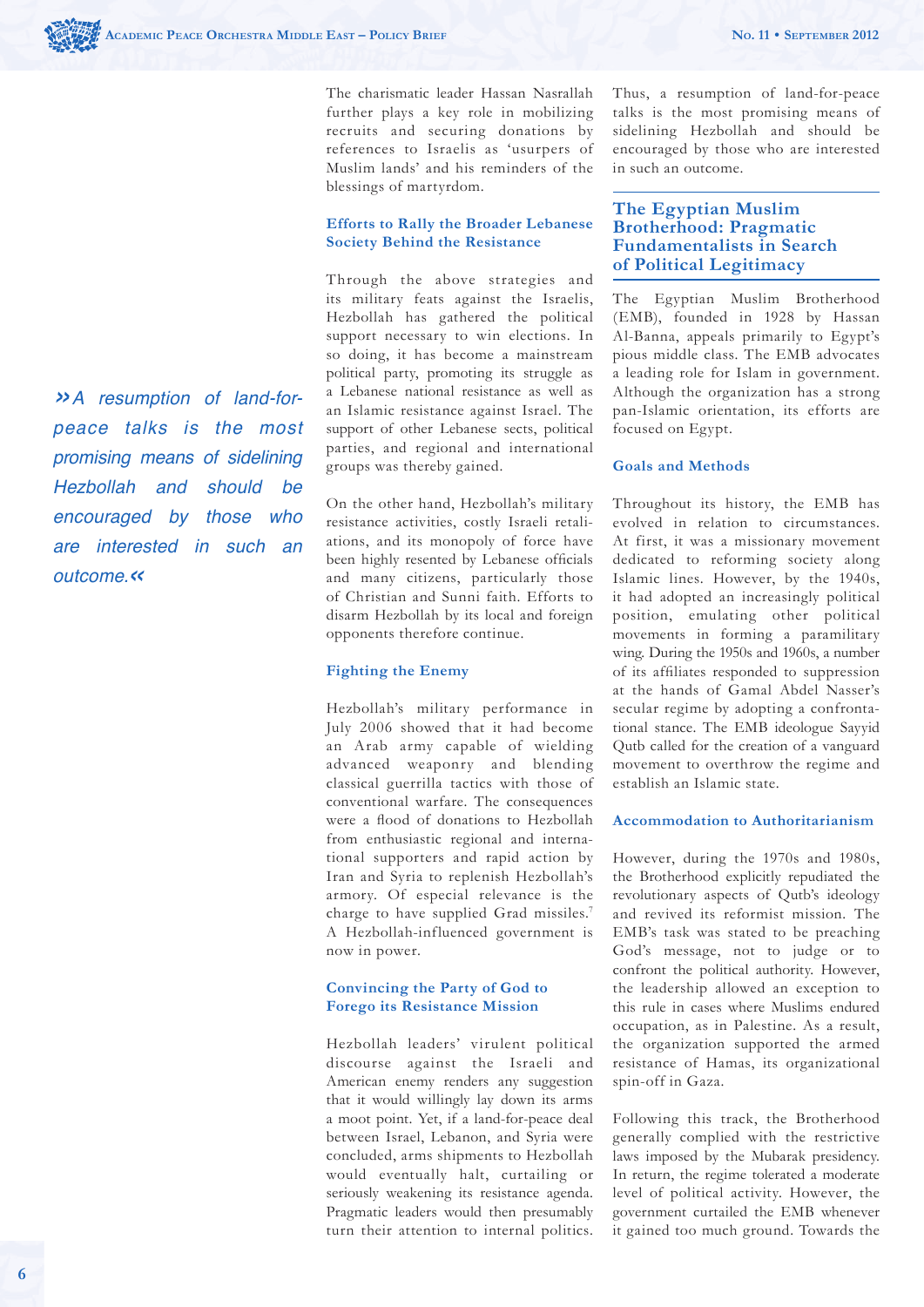

end of Mubarak's rule, repression was particularly harsh, prompting the EMB to partially withdraw from the political scene.

#### **The Brotherhood Responds to Egypt's 2011 Revolution**

When the uprising against the Mubarak regime broke out in January 2011, the EMB was caught off guard. But once it was committed to the protests, its role was crucial. Spurred by its youth leaders, the EMB added its weight to the initially overwhelmingly secular opposition movement. Very quickly it formed a separate political wing, the Freedom and Justice Party, which won a parliamentary majority and then the office of presidency in Egypt's January and June 2012 elections. While the EMB continues its charitable and religious work, the political party is adapting itself to Egypt's political transformation. Its immediate challenge will be to alter the constellations of power on the ground in its favor. Important aspects in this will be its positioning towards or against the Supreme Council of the Armed Forces, which still wields parts of the executive authority.

#### **Political Pragmatism Tops Fundamentalist Ideology**

Since its foundation, the EMB has been guided by realism and open to the possibility of change within the framework of its ideology. A case in point is its position on the Egyptian-Israeli Peace Treaty. The EMB strongly supports the Palestinian cause. However, now that it dominates Egypt's politics, it must act pragmatically in order to maintain this position. While it criticizes Israeli policy, it understands that Egypt's military and most of the population would balk at the possibility of costly conflict, not to mention the United States, an important supporter of the treaty, whose goodwill the Brotherhood cannot afford to alienate. In light of these circumstances, the EMB leadership is likely to uphold the treaty, even while individual members condemn it.

#### **Political Legitimacy as a Major Goal**

Given the EMB's political ascendancy through democratic elections, Egyptian and international agencies have little choice except to recognize it as a legitimate component of Egypt's political scene. Although an Islamist government is worrisome to many, the Muslim Brothers are rational political actors engaged with and influenced by the Egyptian society and the wider international community. We expect the fundamentalist but pragmatic EMB to play the political game in ways gauged to maximize its own position of influence in a balancing act between inter-institutional power political tactics on the one hand and popular domestic as well international legitimacy on the other.

While this process might turn out not to be an entirely smooth one domestically, it is unlikely, from today's perspective, that the Brotherhood's position concerning the Middle East Conference will shift significantly towards a predominance of the ideological orientation.

## **Jordan's Islamic Action Front: A Loyal Opposition?**

The Jordanian Muslim Brotherhood ( JMB) as well as its political arm, the Islamic Action Front (IAF), have always had a symbiotic and somehow special relationship with the House of the Jordanian King. When political parties were banned in 1957, the JMB remained legal on the grounds that it was not a party. The Islamist movement acted largely as a movement of 'loyal opposition' doing little, if anything, to actually threaten the status quo of Hashemite hegemony. As a reward, the King has granted the Islamist movement a greater degree of freedom to organize as well as autonomy in their social and political activities than similar movements received in most other Arab states. The favorable treatment under the Hashemites and the violent repression of its counterparts in Egypt and Syria formed a historical memory, which had a general moderating effect on the JMB's political orientation.<sup>8</sup>

#### **Official Stance: Rejecting the Jordanian-Israeli Peace Treaty**

The IAF is predominantly a pragmatic organization, whose positions are flexible and sensitive to different circumstances and vulnerable to political dynamics. This is clearly true for most issues in the field of domestic politics (e.g. alliances with non-Islamists, participation in autocratic governments) and economics. Nonetheless, it is less clear in the field of

*»It is unlikely, from*  today's perspective, that the Brotherhood's position *concerning the Middle East*  Conference will shift signifi*cantly towards a predominance of the ideological orientation*.*«*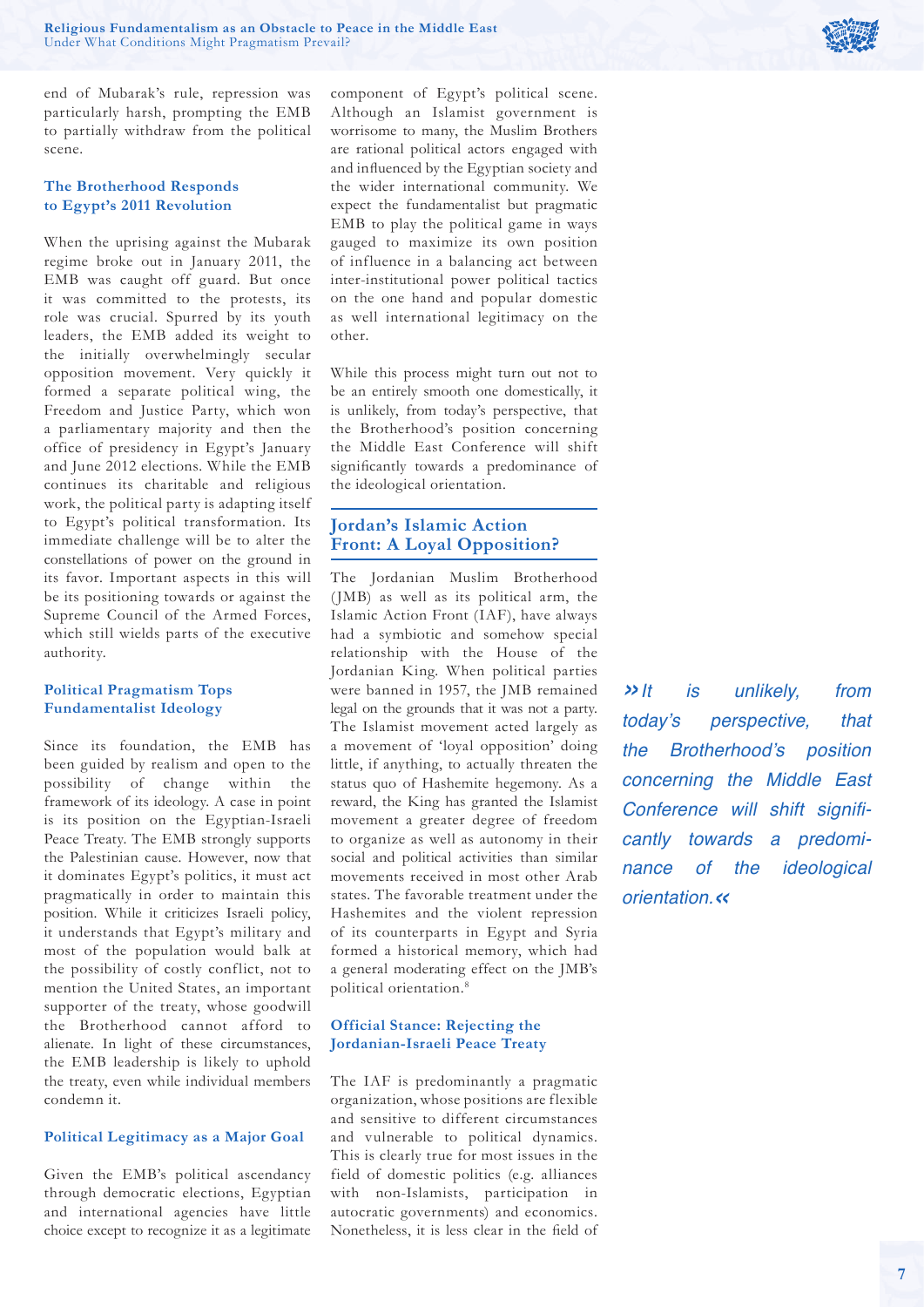foreign policy, shown by their adamant and continuing opposition to the peace treaty with Israel.9

In all official party platforms (1989, 1993, 2003, 2007) the existence of Israel and any moves to make peace with it have been rejected based on the belief that the land of Palestine is an Islamic trust. Therefore, the JMB and the IAF have criticized and denounced all meetings, negotiations, and agreements, especially the so-called Wadi Araba Treaty between Jordan and Israel.10 Together with the professional associations, the IAF leads the strong 'anti-normalization' movement, which consistently opposes any opening to Israel under current conditions: "We call the project of creating normal peace the project of surrender."11 The most recent IAF party platform reinforced this position indicating that: "We believe that the Palestinian land from the sea to the river belongs to the Arab and Islamic nation completely."12 It should be stated here, that the Wadi Araba Treaty is also rejected by large segments of the Jordanian population.

#### **Diversity within the Movement: Pragmatism versus Ideology**

Talking to different leading members of the IAF reveals a much more diverse picture of positions regarding the Middle East conflict. While some members emphasize the religious component of the party's relation to Israel, others tend to very explicitly stress the political component of the Middle East conflict and rarely use religious arguments.

Contrary to the Egyptian Muslim Brotherhood, it is unlikely that the IAF will gain comparable political influence through the Jordanian parliament or government in the foreseeable future. However, similar to the Egyptian Muslim Brotherhood, the JMB and its political arm, the IAF, have been influenced not only by its ideology but also by the political circumstances, to which it has at times reacted in a pragmatic way. Given its current limited influence in regional politics and the fact that the IAF is not a key political actor in the Middle East conflict, its positions vis-à-vis the conflict are especially responsive to the broader political context. Therefore, the IAF is not likely to act as a spoiler to the Middle East peace process if there is some serious progress in the negotiations.

## **The Case of Iran: Regional rather than Religious Actor**

Iran, as a state actor in the region, cannot be considered simply from the angle of religious fundamentalism, but, crucially, in terms of geopolitics and ideology. There are, of course, many different kinds of 'fundamentalists' in Iran, not always agreeing on matters of religion, law, and society. However, the question of the Israeli-Palestinian conflict is not part of their contentions, as they probably agree on antipathy to Israel and sympathy with the Palestinians. Yet, considerable sectors of the population, possibly a majority, are indifferent to religion: many studies and observations find Iranians to be much less pious than their Arab or Turkish neighbors. Apathy or opposition towards the regime may even react against the constant anti-American and anti-Israeli mantra of regime propaganda. The young, urban population, in particular, seems to identify with the cultural icons of America and the West.

#### **Iran's Shiite Identity**

Iran's Shiite identity is a crucial factor in its regional strategy. At one level, the ideology of the Islamic Republic is pan-Islamist, proclaiming unity of Muslims and anti-imperialism. It is this element which is at the basis of its earlier attempt to export the revolution to the rest of the region. Iran's pan-Islamism conflicts with its Shiite identity, an integral element of Iranian culture and nationalism. This sectarian factor was sharpened in the episode of war with Iraq, where a seemingly 'secular' Iraqi regime was underpinned by Sunni identity, and overwhelmingly supported by the 'fundamentalist' Sunni power of Saudi Arabia and much of the Arab world.

The vociferous Shiite populations of some of these countries and their possible sympathy with Iran, were, and continue to be, seen as a threat and constituted a further reinforcement of the sectarian definitions of regional politics. The championing of the Arab and Islamic cause against Israel then became a central plank in Iran's drive for power and legitimacy in a predominantly Sunni Arab and Islamic world. The war slogans postulated Karbala and Iraq as stages on the way to Jerusalem. This taunted the Sunni Arab regimes with their failures in the face of Israel, especially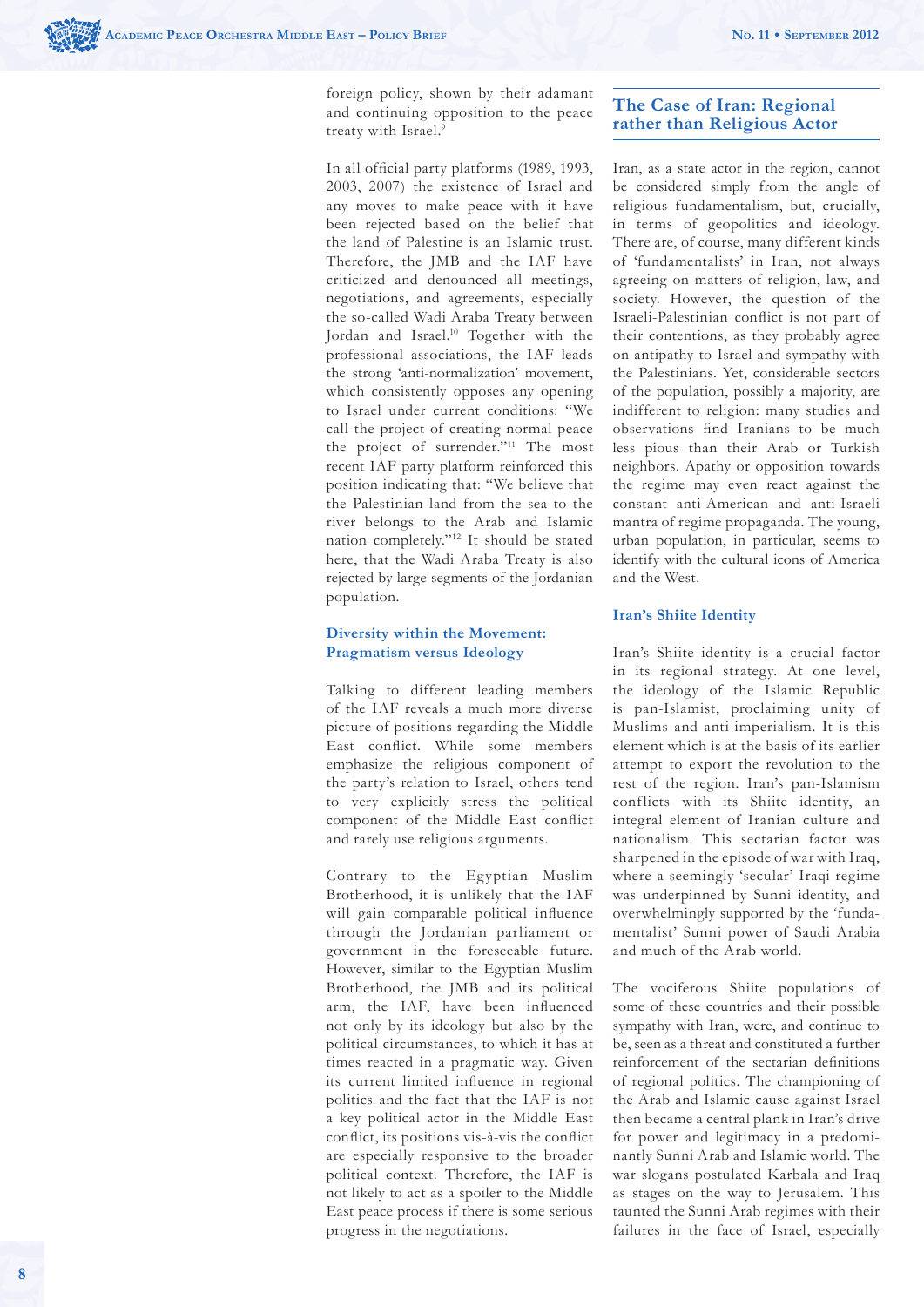

after the peace treaties with Egypt and Jordan, as well as the postulated subservience of these countries, Saudi Arabia, and the Gulf to American policy, which fostered and protected Israel.

# **Iran in a Changing Regional Environment**

The alliance with Syria brought Tehran into direct contact with its allies in Lebanon and to the border with Israel, where Hezbollah fighters have been active over the past thirty years. Hezbollah faces similar problems to those of Iran with regard to its Shiite identity. Sentiment with respect to Hezbollah and its Iranian patron has ebbed and flowed in relation to issues and events. What was seen as its successful resistance to Israel's 2006 attack, was the height of Hezbollah's and Iran's appeal in the region, while Hezbollah's armed assertion against the Lebanese government in 2008 heightened sectarian antipathies against it.

Regional developments in the last two years have posed challenges to Iran's power and credibility. One was the regional policy transformation of the AKP (Justice and Development Party) regime in Turkey, which turned on attempts at closer friendly relations with its Arab neighbors and a break with previously close relations to Israel. Turkish Prime Minister Recep Tayyip Erdogan is a much more popular and sympathetic figure for Arab audiences and regimes than Iran's President Mahmoud Ahmadinejad, and he is a Sunni. Iran's credibility is further challenged by its Syrian alliance. Since Iranian propaganda has sought to present the Arab Spring as Islamist revolts similar to the Iranian revolution, and rejected any parallels with its own Green Movement, when Syrian internal hostilities flared up, the revolt had to be presented as American/Israeli conspiracy against a steadfast national power.

Hezbollah is similarly embarrassed, while Hamas seems to be disengaging from Syrian and Iranian patronage. Iran's opportunities in the Arab world are now oriented towards Iraq and its Shiite dominated regime, though it must be pointed out that Iraqi Shiites are highly diverse and fractious in their politics and attitudes to Iran. The increasingly sectarian flavor of the geopolitics of the Middle East and the Gulf as well as the rise of Turkey as a regional power pose serious challenges to Iran. The Israeli-Palestinian conflict recedes in comparison, but the rhetoric remains intense. It is therefore highly unlikely that Iranian positions on Israel/Palestine and the question of peace negotiations would alter in the foreseeable future – especially the threat of a possible American/Israeli strike against its nuclear facilities even fosters anti-Israeli and anti-Western sentiments in the governing elite. However, regime change is always possible as has been seen in the recent Arab revolts.

## **Christian Zionism in the United States: Strengths and Limitations**

The Christian Zionists' focus on the Jewish settlement of the 'Holy Land' predates the modern Jewish Zionist vision as it emerged in the 19th century. For Christian Zionists, the return of the Jewish people to the 'promised land' is an indispensible step towards the second coming of Christ. They generally play down the fact that this expected event would go along with the destruction of the Jewish people. This aspect is clearly of concern to those aware of the long history of Christian anti-Semitism. At the same time, Christian Zionists are closely aware of the Jewish people's biblical depiction as God's chosen people.

#### **Christian Zionism and the U.S. Political System**

This religious group differs from other forms of religious fundamentalism insofar as its influence is most strongly felt with respect to the policies of the region's (still) most important external power, the United States, rather than those of regional actors. The main addressees of such lobbying are, first, the administration including the president and various departments tasked with executing specific aspects of the American foreign, defense, and national security strategies.

George W. Bush was the first U.S. President who embraced the Christian Right not merely out of political calculus – as did Republican Presidents Richard Nixon and Ronald Reagan. Yet, while he was widely perceived as the first genuine supporter of Christian Zionist thinking, he diverged from their more hard-line views on the Middle East on two important aspects. Bush followed President Bill Clinton's emphasis on the peacefulness and

*»Iran cannot be considered simply from the angle of religious fundamentalism, but, crucially, in terms of geopolitics and ideology*.*«*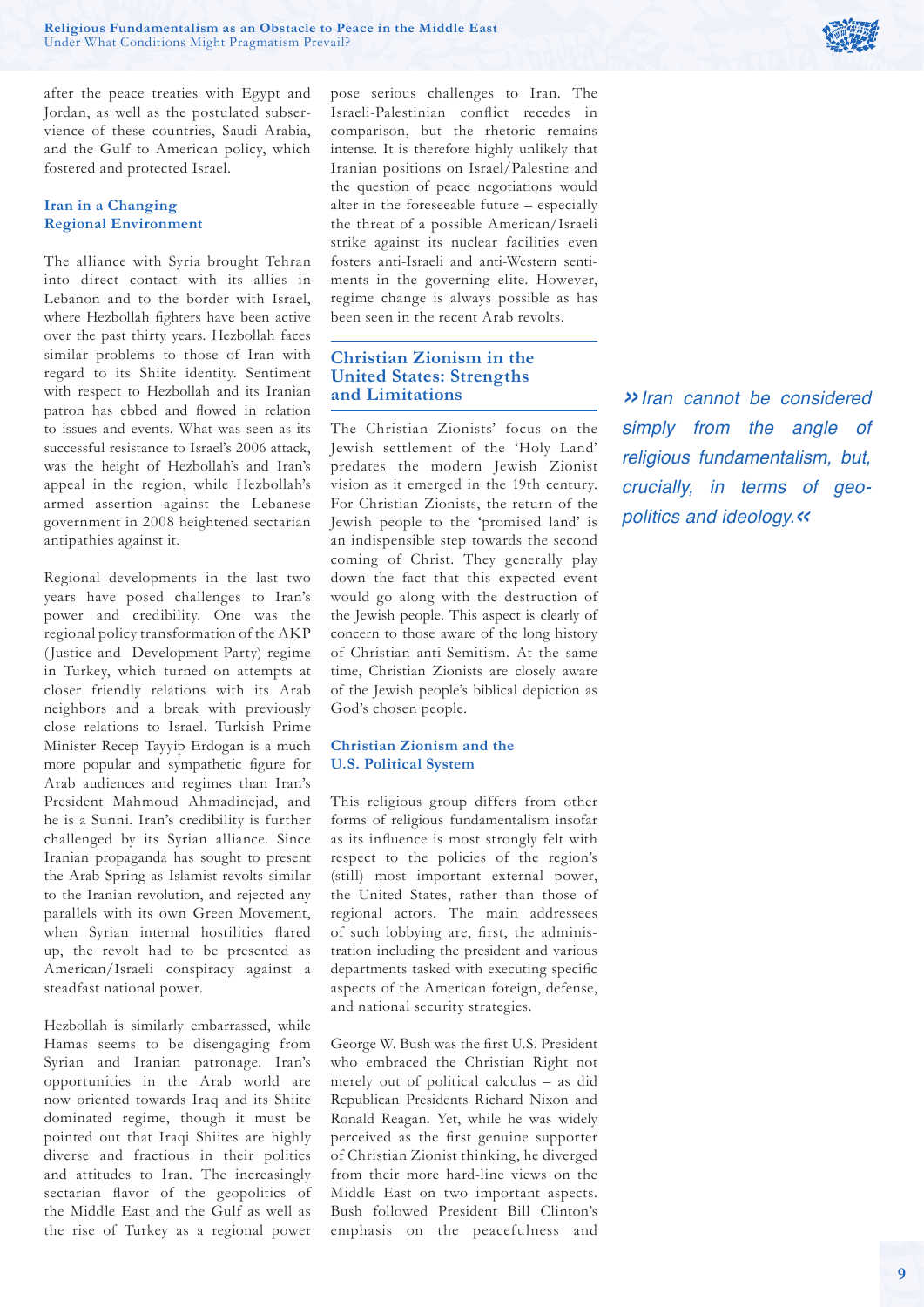contribution to civilization by Islam and Muslims, thus opposing the Christian Zionist dogma which focuses on a construction of Islam as inferior or even threatening. His endorsement of a Palestinian state also set, at least in theory, clear geographical limits to Jewish settlement activities in the West Bank and Gaza.

In addition to directly pressuring the White House, the Christian Zionist lobby also addresses the U.S. Congress to stimulate pressure to help tilt White House policies. One such example has been the increasing outspokenness of conservative members of Congress to challenge U.S. policies that are not deemed to be sufficiently 'pro-Israel.' In fact, recent studies of Congressional voting on U.S. policies towards the Arab-Israeli conflict showed that Christian fundamentalism can increasingly be identified as a statistically significant factor in shaping individual lawmakers' voting decisions on these issues.13

#### **Christian Zionism in U.S. Public Opinion**

Christian Zionist viewpoints also influence American public opinion. Surveys provide evidence of a partisan split that reflects the increasing importance of this religious group's views among Republican voters while Democrats are more inclined to favor even-handedness regarding the conflict between Israelis and Palestinians. Also, Democrats are more inclined to favor diplomatic means or sanctions over military means to deal with emerging national security threats such as the one posed by Iran's nuclear program.14 Statistical analysis of general U.S. public opinion has further shown that militant support of Israel is robustly correlated with cognitive dogmatism and the treatment of the Bible as infallible.15 Other studies have found Christian fundamentalism to correlate with the inclination to see Islam as a religion of violence.16

#### **Christian Zionists' Limited Role**

It needs to be highlighted however, that despite Christian Zionist advances, developments in Israel and the broader region carry more importance in driving U.S. policy than the movement's possible influence. If, either through electoral changes or political calculations, the Israeli government decides it to be in its best national security interest to enter into substantial and meaningful negotiations with the Palestinians and other regional actors, it is difficult to envision a scenario where Christian Zionists will be willing or, if indeed so, strong enough to undermine a U.S. policy that supports the expressed wishes of the Israeli government.

## **Conclusions and Recommendations**

Regarding the first guiding question of ideology, constituency, and goals of the respective fundamentalist group, the case studies reveal that religious fundamentalists are not predefined by their religion. Political leaders are after all, largely rational actors, following political calculations and adopting strategic behavior to achieve goals. The political circumstances they encounter are a crucial determinant of their positions and behavior. Thus, their religious doctrines were found to be quite flexible rather than stereotypically rigid.

The Egyptian Muslim Brotherhood has, so far, shown a pragmatic attitude with regard to the Egyptian-Israeli Peace Treaty. While supporting the Palestinian cause and criticizing Israeli policy, it understands that Egypt's military and most of the population would balk at the possibility of costly conflict.

However, other fundamentalist groups behave in opposite ways. In this manner, Israeli settlers in the Westbank regard it as their duty to make sure that the Palestinian occupied territories will never turn into a Palestinian state. Notably, these groups are, however, also guided by rational interests and could be contained by local and/or external pressure. Their lack of will to compromise stems especially from the fact that they have the full support of the Israeli government.

The Jordanian Muslim Brotherhood has been rejecting the existence of Israel and the Israeli-Jordanian Peace Treaty. At the same time, it is not a key political actor in the Middle East conflict and it remains unclear, whether these views would still hold true if the Brotherhood were to be part of the Jordanian government. Although not always agreeing on matters of religion, law, and society, the question of the Israeli-Palestinian conflict is not contr versial among the many different kinds of fundamentalists in Iran, agreeing on

*»Contrary to the beliefs*  of 'essentialists,' pragmatic *accommodation is possible in*  principle. This is owed to the *fact that fundamentalist actors are – despite their rhetoric and strongly held religious beliefs – also and sometimes even primarily, interested in gaining or retaining power*.*«*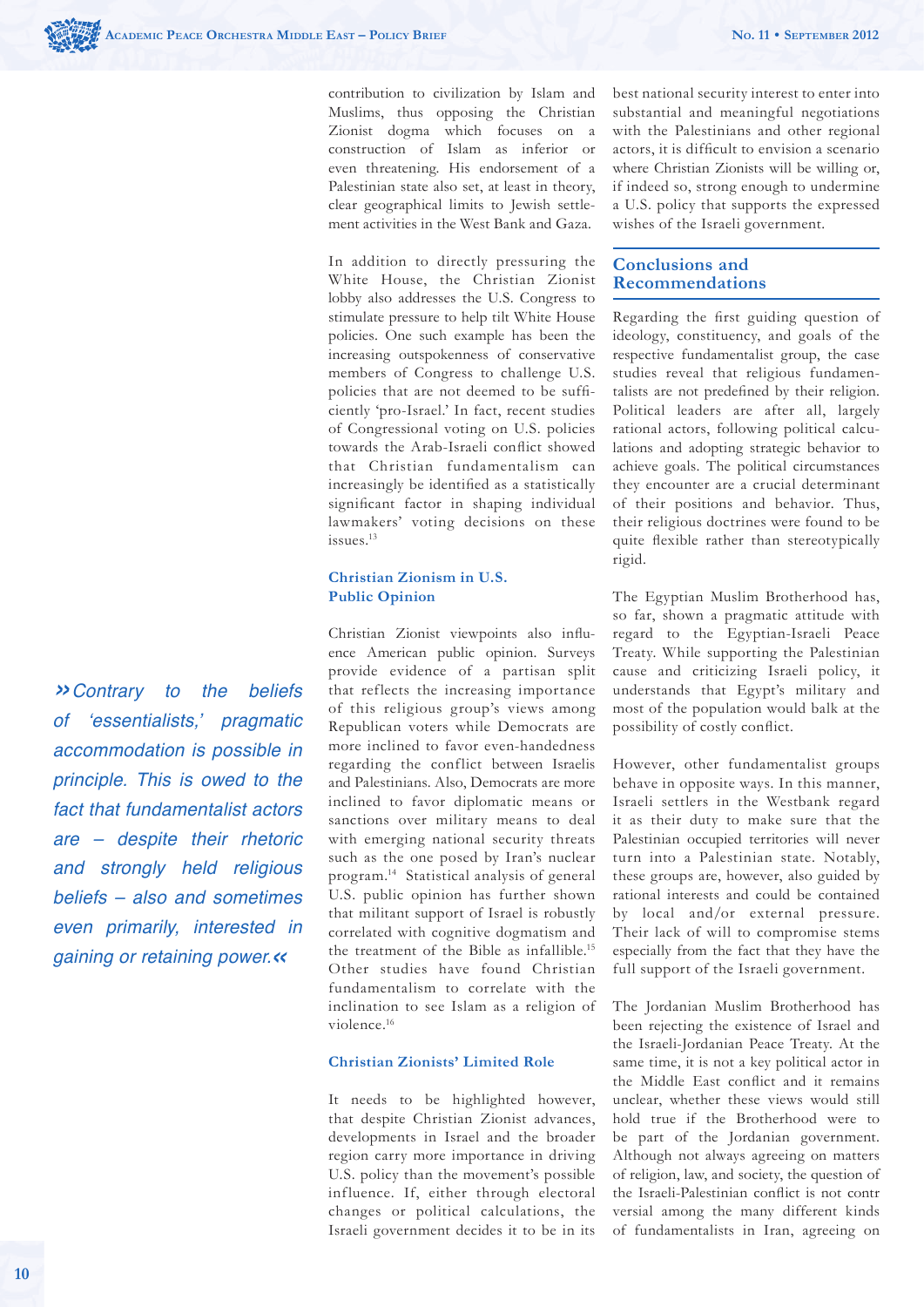

antipathy to Israel and sympathy with Palestinians. As a result, it is highly unlikely that Iranian positions on these matters would alter in the foreseeable future. The same can be said of Iran's Lebanese ally, Hezbollah.

The second guiding question of this POLICY BRIEF was concerned with the influence of fundamentalist groups within the Middle East and abroad. The results are ambiguous. In Israel, since the 2005 withdrawal from the Gaza Strip the Jewish settlers enhanced their penetration of the political, military, and judicial establishments, as well as the media. Contrary to the Egyptian Muslim Brotherhood, it is very unlikely that the Islamic Action Front in Jordan will gain comparable political influence through the parliament or other branches of government in the foreseeable future.

Christian Zionists in the United States can increasingly be identified as a statistically significant factor in shaping individual lawmaker's voting in Congress.

However, this does not apply to presidential policy: George W. Bush endorsed a Palestinian state and set, at least in theory, clear geographical limits to Jewish settlement activities in the West Bank and Gaza. In any case, it is difficult to think of circumstances where Christian Zionists would be willing or strong enough to undermine expressed wishes of the Israeli government. However, in sum, religious fundamentalists are not likely to be marginalized as long as public opinion and state leaders remain resistant to change.

The third guiding question of this POLICY BRIEF has been whether religious fundamentalists act as spoilers to the Middle East peace process and whether they are likely to do so for the Middle East Conference. Although the results are mixed, the answers mostly negate this thesis.

With regard to Hezbollah, framing its mission as an obligation required by the dictates of religious orthodoxy, the

#### *Endnotes*

- 1. Michael Barkun (2004) 'Religiuos Violence and the Myth of Fundamentalism', in Leonard Weinberg and Ami Pedazhur (eds) Religious Fundamentalism and Political Extremism, London: Fank Cass Publishers, 55–70, here p. 60.
- 2. William O. Beeman (2001) The "Great Satan" vs. The "Mad Mullahs": How the United States and Iran Deamonize Each Other, Chicago, IL: The University of Chicago Press; Martin Marty and R. Scott Appleby (eds) (1994) Fundamentalisms Observed, Chicago, IL: The University of Chicago Press; Corina Pataki (2007) The Quest for Freedom, Salt Lake City, UT: Aardvark Global Publishing.
- 3. The survey provides a means of understanding the views towards politics and international affairs held by ordinary citizens in the Arab world. Using face-to-face interviews, nationally representative samples and covering ten countries (Algeria, Tunisia, Egypt, Sudan, Palestine, Lebanon, Jordan, Iraq, Saudi Arabia, and Yemen), a total of 12,782 persons aged eighteen or older were surveyed. Only Muslim respondents are included in the analysis.For further information see http:// www.arabbarometer.org/.
- 4. Richard P. Mitchell (1969) The Society of the Muslim Brothers, London: Oxford University Press, here p. 55–80.
- 5. Ziad Abu Amr (1993) 'Hamas: A Historical and Political Background', Journal of Palestine Studies, 22(4): 5–19.
- 6. Judith Palmer Harik (1994) The Public and Social Services of the Lebanese Militias, Oxford: Centre for Lebanese Studies; Judith Palmer Harik (2004) Hezbollah: The Changing Face of Terrorism, London: I.B. Tauris; Zahera Harb (2011) Channels of Resistance in Lebanon: Liberation Propaganda, Hezbollah and the Media, London: I.B. Tauris.
- 7. Nicholas Blanford (2012) 'Is Syria Giving Scuds to Hezbollah?', The Daily Star, June 26.
- 8. Mansoor Moaddel (2002) Jordanian Exceptionalism: A Comparative Analysis of State-Religion Relationships in Egypt, Iran, Jordan, and Syria, New York, NY: Palgrave Macmillan.
- 9. Sabah El-Said (1996): Between Pragmatism and Ideology: The Muslim Brotherhood in Jordan, 1989–1994, Washington, D.C.: The Washington Institute for Near East Policy, Policy Papers, No. 39.
- 10. Hashemite Kingdom of Jordan and State of Israel (1994) 'Treaty of Peace between the Hashemite Kingdom of Jordan and the State of Israel', October 26. Online, available at www.kinghussein.gov.jo/peacetreaty.html (August 4, 2012).
- 11. Mussa al-Wahsh (former IAF-MP) and currently member of the IAF-Shura-Council. (Interview conducted by Karima El Ouazghari in June 2010).
- 12. Electoral Program of the Islamic Action Front 2007. Online, available at http://kurzman.unc.edu/fi les/2011/06/IAF\_2007.pdf (August 26, 2012).
- 13. Elizabeth A. Oldmixon, Beth Rosenson, and Kenneth D. Wald (2005) 'Conflict over Israel: The Role of Religion, Race, Party and Ideology in the U.S. House of Representatives, 1997–2002', Terrorism and Political Violence, 17(2): 407–426.
- 14. Jeremy D. Mayer (2004) 'Christian Fundamentalists and Public Opinion Toward the Middle East', Social Science Quarterly, 85(3): 695–712.
- 15. David C. Barker, Jon Hurwitz, and Traci L. Nelson (2008) 'Of Crusades and Culture Wars: "Messianic" Militarism and Political Conflict in the United States', The Journal of Politics, 70(2): 307–322.
- 16. Jody Baumgartner, Peter Francia, and Morris Jonathan (2008) 'A Clash of Civilizations? The Influence of Religion on Public Opinion of U.S Foreign Policy in the Middle East', Political Research Quarterly, 61(2): 171–179.